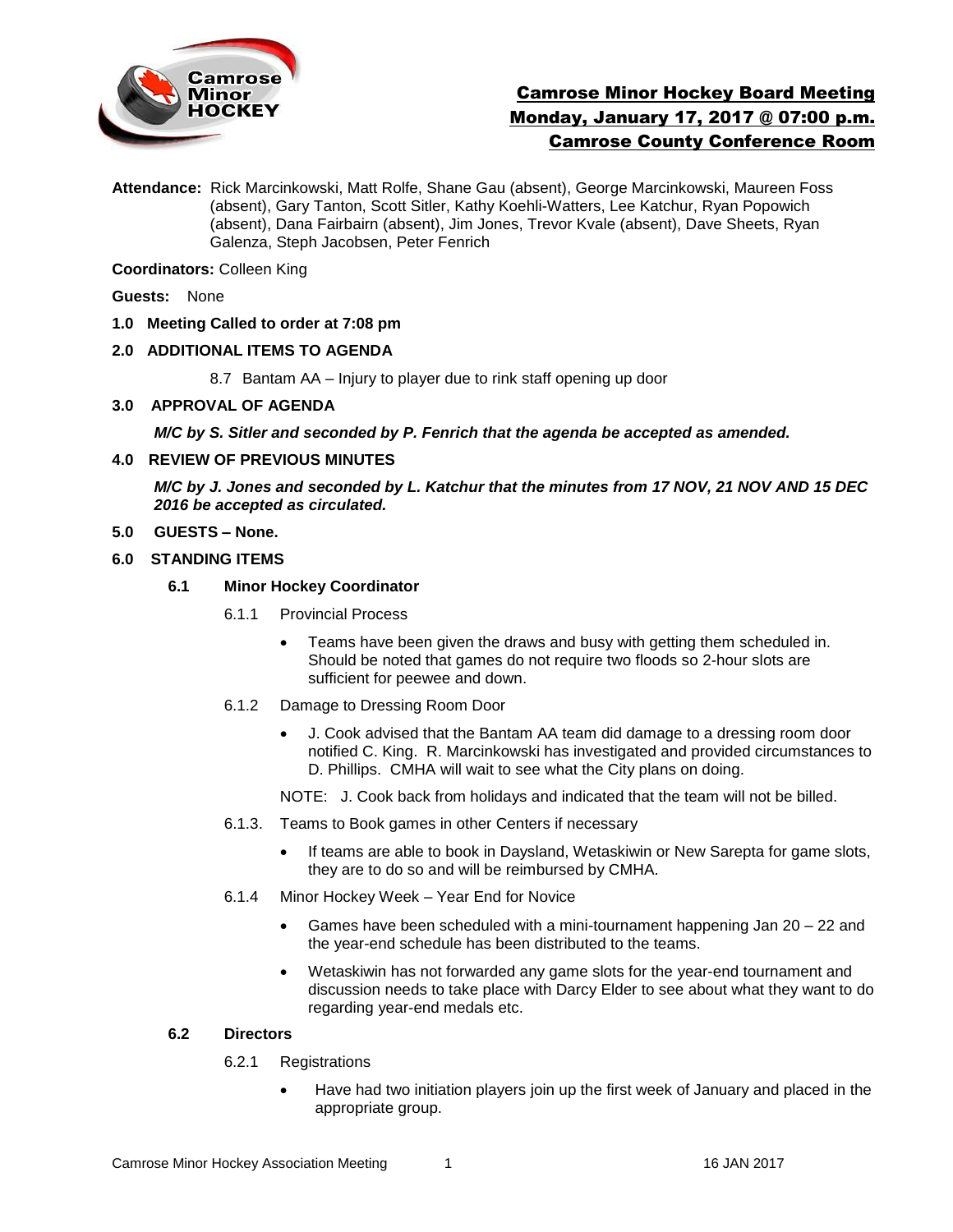- Midget player that had joined up for the house team backed out and no longer is playing.
- 6.2.2 Evaluation / Tryouts
	- Pending discussion until after the final survey goes out.
- 6.2.3 Rep Team (AA and A Teams)
	- Bantam AA have had a team meeting regarding discipline and behaviour from some players & required expectations/consequences. Division Director attended meeting.
	- Meeting was held with one player and the family regarding respect to the team and his behaviour towards the coaches and officials. Division Director will continue to follow up with coaches & player's parents in relation to any other identified concerns.
- 6.2.4 Non Rep Teams (B Teams and below)
	- No concerns noted.
- 6.2.5 Coach Mentorship
	- Mid-Season survey results were reviewed and nothing pressing came out of them.
	- Bantam AA had a higher percentage responses and L. Katchur and G. Tanton will meet up with the head coach to review the results.
- 6.2.6 Sponsorship
	- Clarification if S. Jacobsen should be looking at getting sponsorship now to cover the deficit we will have for those teams that do not have a sponsor. We will not worry about it, as our surplus will cover it.
- 6.2.7 RIC
	- M. Rolfe has sent out emails to all refs indicating that he is the rep sitting on the board and if anyone has any concerns to let him know.
	- List of phone numbers for refs will be going back up in the ref room so that if someone does not show up, the other people can phone around and see if someone else can come.
	- Noted that we are lacking refs at the  $20 35$  year age group and the refs will be looking at solutions to resolve this.
	- RATT program is working out well with good feedback from those that have attended.
- 6.2.8 Division Directors
	- No concerns

## **7.0 OLD BUSINESS**

- 7.1 Suspension of player from Midget Nordics
	- Suspension comes off as of today. Father has not submitted his letter as to date but player has served his suspension and can join the team.
- 7.2 Ref Assignment Contract
	- C. King and P. King will work on the contract and once B. Fox has done the position for a few months, will review the compensation side of things. At this time, B. Fox did not know what the assigning would entail. Will monitor and be in contact with him after January as to how it is going etc.
- 7.3 Follow up with parent of E. Carlsen
	- Contact made prior to Christmas to meet up but father was unable to meet and it was left up to him to contact M. Foss as to when it would be a good time.